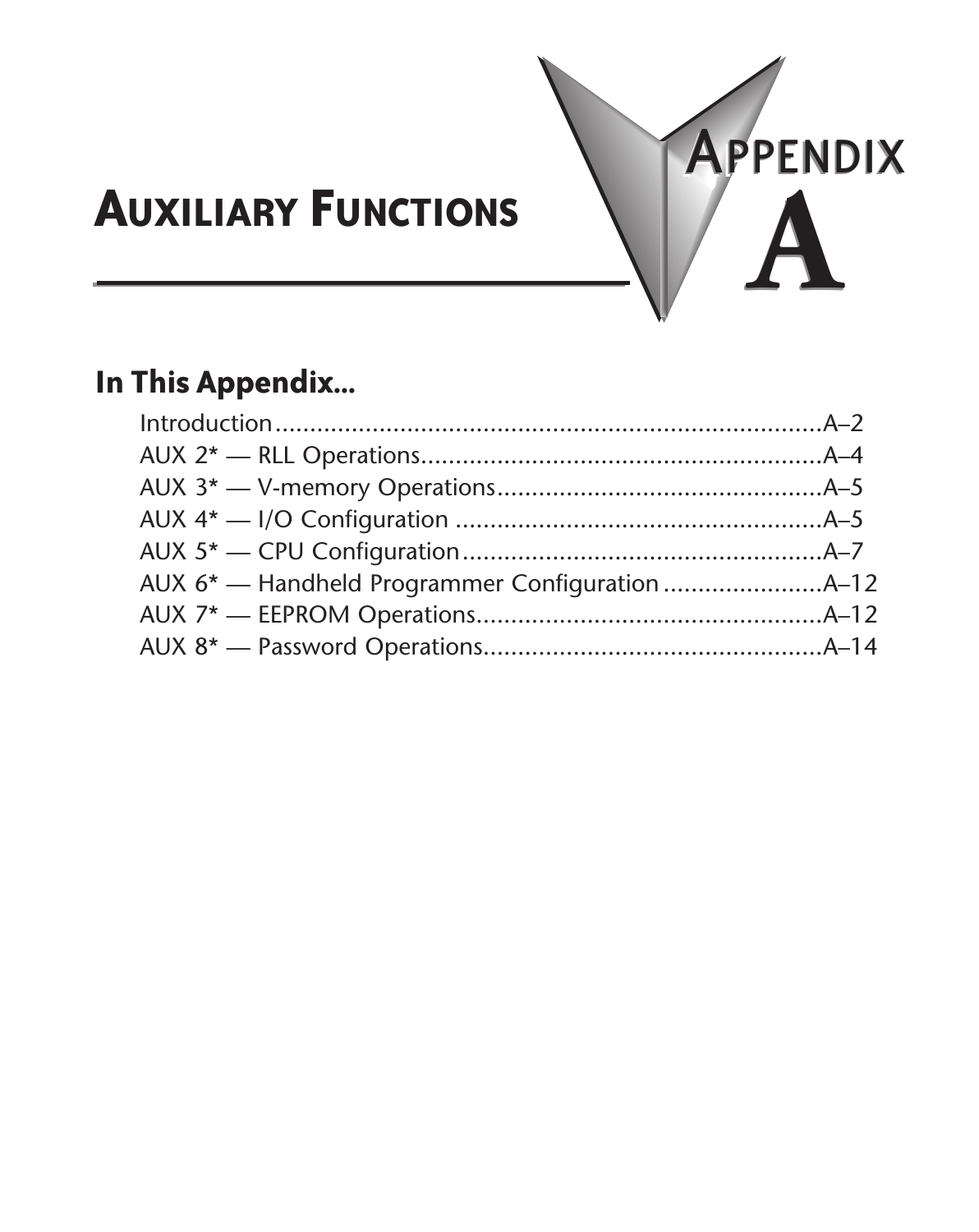# **Introduction**

### **What are Auxiliary Functions?**

Many CPU set-up tasks involve the use of Auxiliary (AUX) Functions. The AUX Functions perform many different operations, ranging from clearing ladder memory, displaying the scan time, copying programs to EEPROM in the Handheld Programmer, etc. They are divided into categories that affect different system parameters. You can access the AUX Functions from *Direct*SOFT or from the DL205 Handheld Programmer. The manuals for those products provide step-by-step procedures for accessing the AUX Functions. Some of these AUX Functions are designed specifically for the Handheld Programmer setup, so they will not be needed (or available) with the *Direct*SOFT package. Even though this Appendix provides many examples of how the AUX functions operate, you should supplement this information with the documentation for your choice of programming device. Note, the Handheld Programmer may have additional AUX functions that are not supported with the DL205 CPUs.

|                                           | <b>AUX Function and</b><br><b>Description</b>  |              |   | 230 240 250-1 260       |                         |
|-------------------------------------------|------------------------------------------------|--------------|---|-------------------------|-------------------------|
| <b>AUX 2<sup>*</sup></b> - RLL Operations |                                                |              |   |                         |                         |
| 21                                        | <b>Check Program</b>                           | ✓            | ✓ | ✓                       | ✓                       |
|                                           | 22 Change Reference                            | ✓            | J | $\checkmark$            | $\sqrt{2}$              |
|                                           | 23 Clear Ladder Range                          | $\checkmark$ | ✓ | $\overline{\checkmark}$ | $\overline{\checkmark}$ |
|                                           | 24 Clear All Ladders                           |              |   |                         |                         |
|                                           | <b>AUX 3<sup>*</sup> - V-Memory Operations</b> |              |   |                         |                         |
|                                           | 31 Clear V Memory                              | ✓            | ✓ | ✓                       | ✓                       |
|                                           | AUX $4^*$ - I/O Configuration                  |              |   |                         |                         |
| 41                                        | Show I/O Configuration                         | ✓            | ✓ | ✓                       | ✓                       |
| 42                                        | I/O Diagnostics                                | ✓            | ✓ | J                       |                         |
| 44                                        | Power-up I/O<br><b>Configuration Check</b>     | ✓            | ✓ | ✓                       |                         |
| 45                                        | <b>Select Configuration</b>                    | ✓            | ✓ | J                       | ✓                       |
| 46                                        | Configure I/O                                  | Х            | Х | ✓                       | ✓                       |
|                                           | <b>AUX 5<sup>*</sup></b> - CPU Configuration   |              |   |                         |                         |
| 51                                        | Modify Program Name                            | ✓            | ✓ | ✓                       | ✓                       |
| 52                                        | Display/Change Calendar                        | Х            | ✓ | ✓                       | ✓                       |
| 53                                        | Display Scan Time                              | ✓            | ✓ | ✓                       | $\checkmark$            |
| 54                                        | Initialize Scratchpad                          | ✓            | ✓ | ✓                       | J                       |
| 55                                        | Set Watchdog Timer                             | ✓            | ✓ | ✓                       | $\checkmark$            |
| 56                                        | <b>Set CPU Network</b><br>Address              | X            | ✓ | ✓                       | ✓                       |
| 57                                        | Set Retentive Ranges                           | ✓            | ✓ | ✓                       | ✓                       |
| 58                                        | <b>Test Operations</b>                         | ✓            | ✓ | ✓                       | ✓                       |
| 59                                        | <b>Bit Override</b>                            | Х            | ✓ | ✓                       | $\checkmark$            |
| 5B                                        | Counter Interface Config.                      | ✓            | ✓ | ✓                       | ✓                       |
| 5C                                        | <b>Display Error History</b>                   | Х            | ✓ | J                       | J                       |

|    | <b>AUX Function and</b><br><b>Description</b>  |   |   | 230   240   250-1   260 |   | <b>HPP</b> |  |
|----|------------------------------------------------|---|---|-------------------------|---|------------|--|
|    | AUX 6* — Handheld Programmer Configuration     |   |   |                         |   |            |  |
| 61 | <b>Show Revision Numbers</b>                   | ✓ | ✓ | ✓                       | ✓ |            |  |
| 62 | Beeper On / Off                                | х | Х | Х                       | Х | ✓          |  |
| 65 | <b>Run Self Diagnostics</b>                    | х | Х | х                       | Х |            |  |
|    | <b>AUX 7* - EEPROM Operations</b>              |   |   |                         |   |            |  |
| 71 | Copy CPU memory to<br><b>HPP EEPROM</b>        | Х | Х | Х                       | x | ✓          |  |
| 72 | Write HPP EEPROM to<br><b>CPU</b>              | х | Х | Х                       | x | ✓          |  |
| 73 | Compare CPU to HPP<br>EEPROM                   | х | Х | Х                       | x |            |  |
| 74 | <b>Blank Check (HPP</b><br>EEPROM)             | х | Х | Х                       | х |            |  |
| 75 | Erase HPP EEPROM                               | х | Х | Х                       | Х | ✓          |  |
| 76 | Show EEPROM Type<br>(CPU and HPP)              | Х | Х | Х                       | Х |            |  |
|    | <b>AUX 8<sup>*</sup></b> - Password Operations |   |   |                         |   |            |  |
| 81 | <b>Modify Password</b>                         | ✓ | ✓ | ✓                       | ✓ |            |  |
| 82 | <b>Unlock CPU</b>                              | ✓ | ✓ | $\checkmark$            | ✓ |            |  |
| 83 | Lock CPU                                       | ✓ | ✓ | ✓                       | ✓ |            |  |

 $\checkmark$  supported

*x* not supported

- not applicable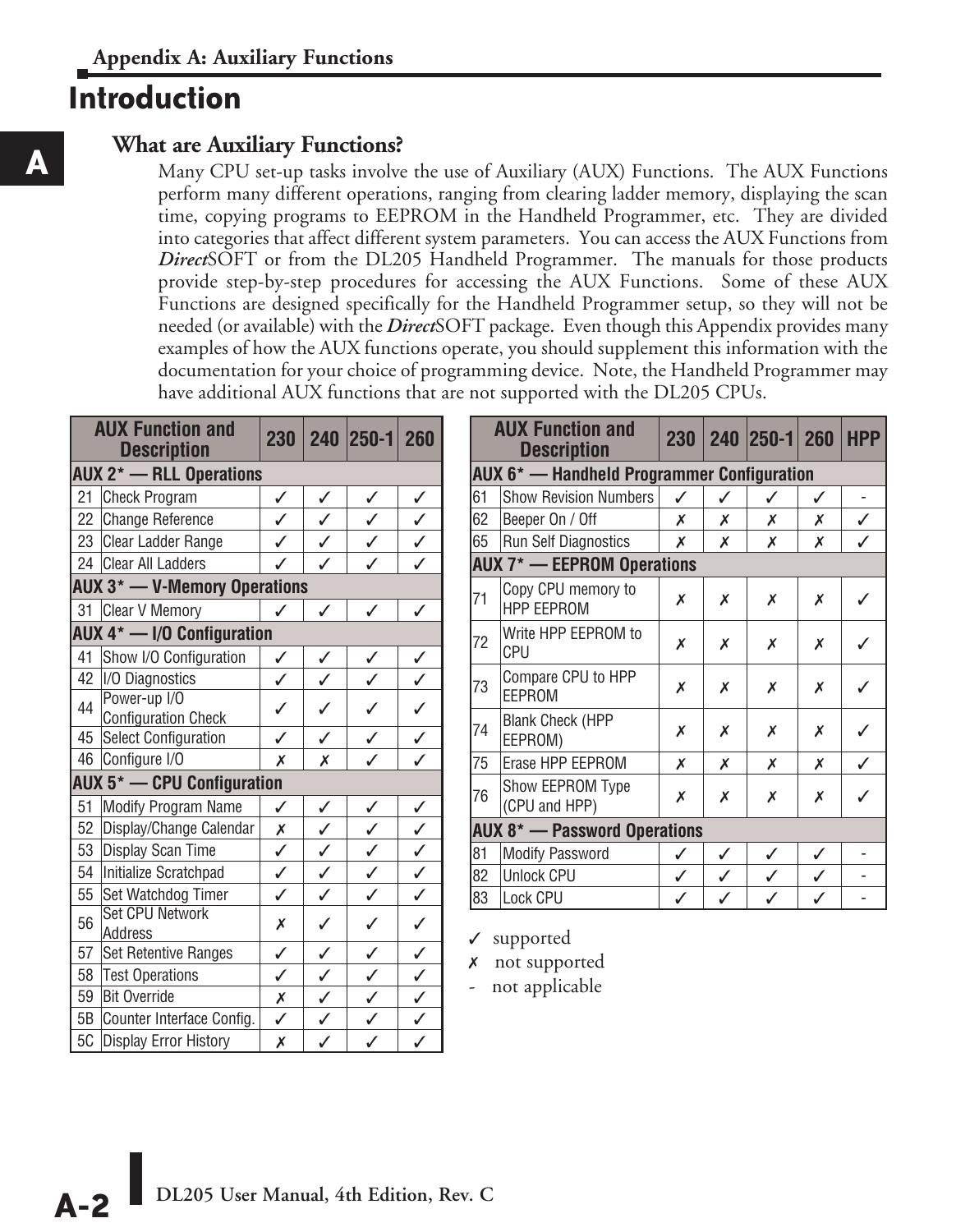### **Accessing AUX Functions via** *Direct***SOFT**

*Direct*SOFT provides various menu options during both online and offline programming. Some of the AUX functions are only available during online programming, some only during offline programming, and some during both online and offline programming. The following diagram shows an example of the PLC operations menu available within *Direct*SOFT.



#### **Accessing AUX Functions via the Handheld Programmer**

You can also access the AUX functions by using a Handheld Programmer. Plus, remember some of the AUX functions are only available from the Handheld Programmer. Sometimes the AUX name or description cannot fit on one display. If you want to see the complete description, press the arrow keys to scroll left and right. Also, depending on the current display, you may have to press CLR more than once.

| CLR<br><b>AUX</b>                                                                                        | AUX FUNCTION SELECTION<br><b>AUX 2* RLL OPERATIONS</b> |  |  |  |  |
|----------------------------------------------------------------------------------------------------------|--------------------------------------------------------|--|--|--|--|
| Use NEXT or PREV to cycle through the menus                                                              |                                                        |  |  |  |  |
| <b>NEXT</b>                                                                                              | <b>AUX FUNCTION SELECTION</b><br>AUX 3* V OPERATIONS   |  |  |  |  |
| Press ENT to select sub-menus                                                                            |                                                        |  |  |  |  |
| ENT                                                                                                      | AUX 3* V OPERATIONS<br>AUX 31 CLR V-MEMORY             |  |  |  |  |
| You can also enter the exact AUX number to go straight to the sub-menu.<br>Enter the AUX number directly |                                                        |  |  |  |  |

AUX 31 CLR V-MEMORY AUX 3\* V OPERATIONS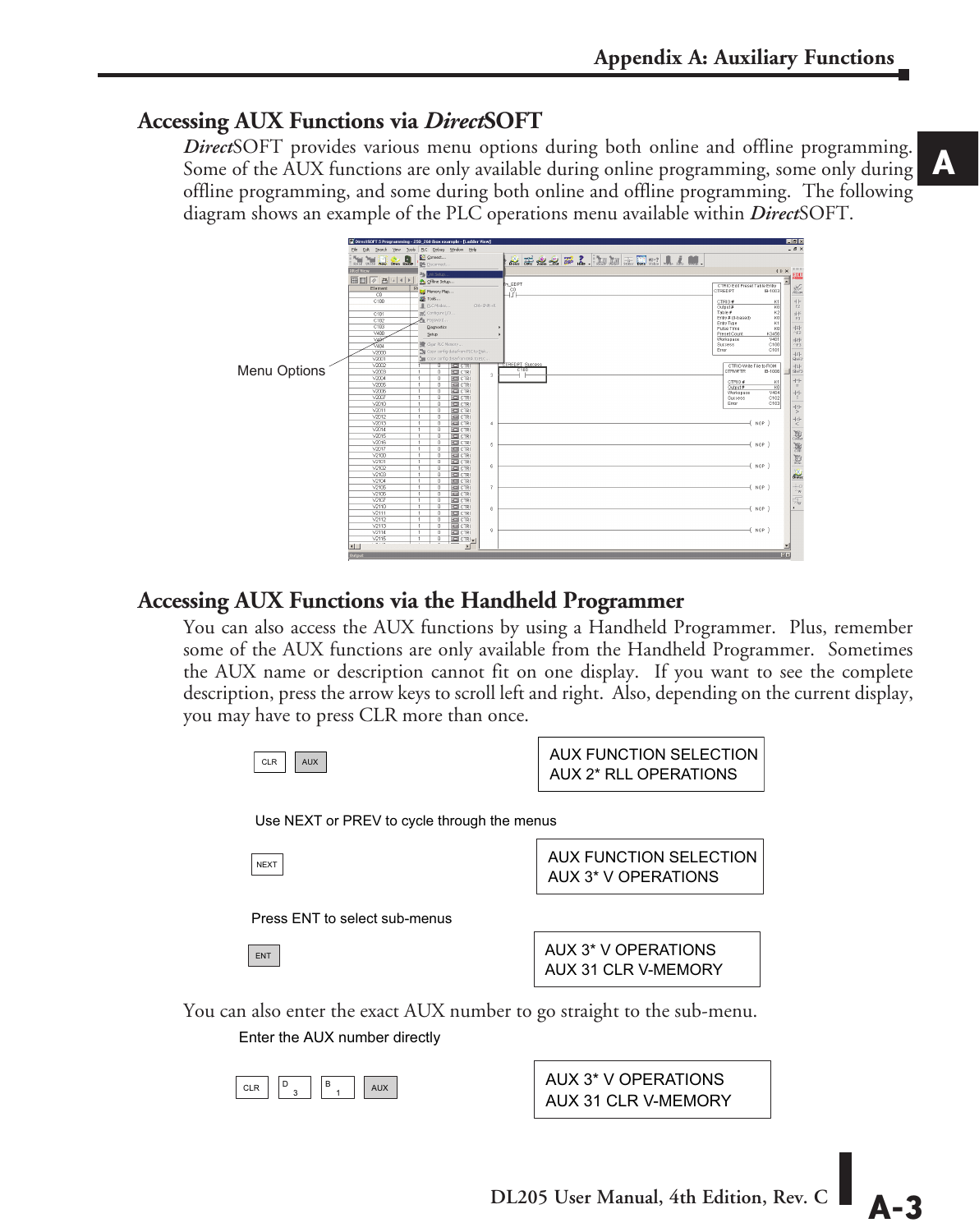# **AUX 2\* — RLL Operations**

### **AUX 21-24**

**A**

Four AUX functions are available to perform various operations on the control program.

- AUX 21 Check Program
- AUX 22 Change Reference
- AUX 23 Clear Ladder Range
- AUX 24 Clear Ladders

#### **AUX 21 Check Program**

Both the Handheld Programmer and *Direct*SOFT automatically check for errors during program entry. However, there may be occasions when you want to check a program that has already been in the CPU. Two types of checks are available:

• Syntax

• Duplicate References

The Syntax check will find a wide variety of programming errors, such as missing END statements, incomplete FOR/NEXT loops, etc. If you perform this check and get an error, see Appendix B for a complete listing of programming error codes. Correct the problem and then continue running the Syntax check until the message "NO SYNTAX ERROR" appears.

Use the Duplicate Reference check to verify you have not used the same output coil reference more than once. Note, this AUX function will also find the same outputs even if they have been used with the OROUT instruction, which is perfectly acceptable.

This AUX function is available on the PLC Diagnostics sub-menu from within *Direct*SOFT.

#### **AUX 22 Change Reference**

There will be times when you need to change an I/O address reference or control relay reference. AUX 22 allows you to quickly and easily change all occurrences, (within an address range), of a specific instruction. For example, you can replace every instance of X5 with X10.

#### **AUX 23 Clear Ladder Range**

There have been many times when you take existing programs and add or remove certain portions to solve new application problems. By using AUX 23 you can select and delete a portion of the program. *Direct*SOFT does not have a menu option for this AUX function, but you can select the appropriate portion of the program and cut it with the editing tools.

#### **AUX 24 Clear Ladders**

AUX 24 clears the entire program from CPU memory. Before you enter a new program, you should always clear ladder memory. This AUX function is available on the PLC/Clear PLC sub-menu within *Direct*SOFT.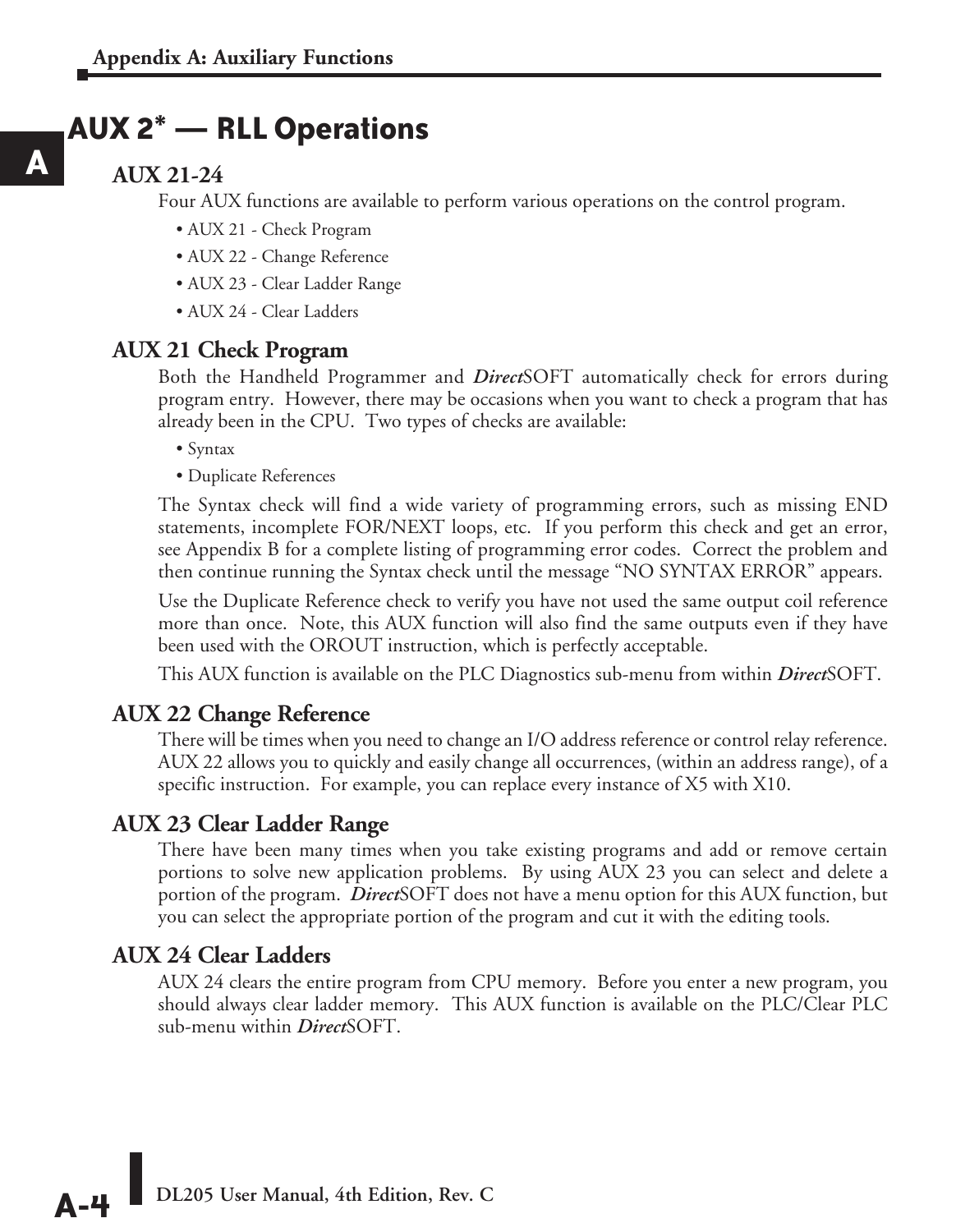# **AUX 3\* — V-memory Operations**

# **AUX 31**

• AUX 31 - Clear V-memory

# **AUX 31 Clear V-Memory**

AUX 31 clears all the information from the V-memory locations available for general use. This AUX function is available on the PLC/Clear PLC sub-menu within *Direct*SOFT.

# **AUX 4\* — I/O Configuration**

# **AUX 41-46**

Several AUX functions are available to set up, view, or change the I/O configuration.

- AUX 41 Show I/O Configuration
- AUX 42 I/O Diagnostics
- AUX 44 Power-up Configuration Check
- AUX 45 Select Configuration
- AUX 46 Configure I/O

# **AUX 41 Show I/O Configuration**

This AUX function allows you to display the current I/O configuration. With the Handheld Programmer, you can scroll through each base and I/O slot to view the complete configuration. The configuration shows the type of module installed in each slot. *Direct*SOFT provides the same information, but it is much easier to view because you can view a complete base on one screen.

# **AUX 42 I/O Diagnostics**

This is one of the most useful AUX functions available in the DL205 system. This AUX function will show you the exact base and slot location of any I/O module error that has occurred. This feature is also available within *Direct*SOFT under the PLC/Diagnostics submenu.

# **AUX 44 Power-up Configuration Check**

Select this feature to quickly detect any changes that may have occurred while the power was disconnected. For example, if someone placed an output module in a slot that previously held an input module, the configuration check would detect the change.

If the system detects a change in the I/O configuration at power-up, an error code E252 NEW I/O CONFIGURATION will be generated. You can use AUX 42 to determine the exact base and slot location where the change occurred.



**WARNING: You should always correct any I/O configuration errors before you place the CPU into RUN mode. Uncorrected errors can cause unpredictable machine operation that can result in a risk of personal injury or damage to equipment.**

This feature is also available within *Direct*SOFT under the PLC/Setup sub-menu.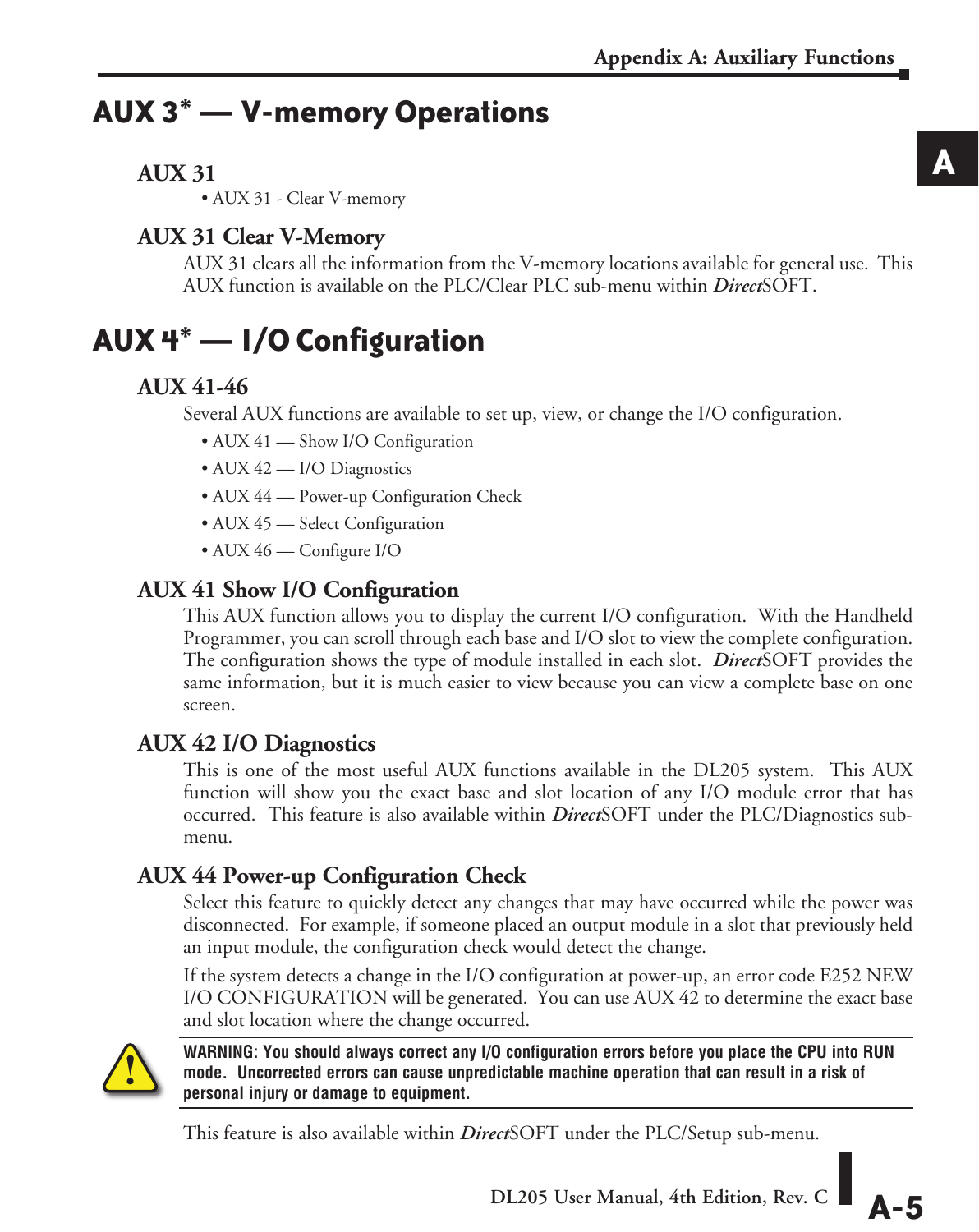## **AUX 45 Select Configuration**

Even though the CPU can automatically detect configuration changes, you may actually want the new I/O configuration to be used. For example, you may have intentionally changed a module to use with a new program. You can use AUX 45 to select the new configuration, or, keep the existing configuration that is stored in memory. This feature is also available within *Direct*SOFT from the PLC/Setup sub-menu.



**WARNING: Make sure the I/O configuration being selected will work properly with the CPU program. You should always correct any I/O configuration errors before you place the CPU into RUN mode. Uncorrected errors can cause unpredictable machine operation that can result in a risk of personal injury or damage to equipment.**

# **AUX 46 Configure I/O**

The DL250–1 and DL260 CPU allows you to use AUX 46 to manually assign I/O addresses for any or all I/O slots on the local or expansion bases. It is generally much easier to do the I/O configuration operations from within *Direct*SOFT. The software package provides a really nice screen that is available from the PLC/Configure I/O sub-menu.

This feature is useful if you have a standard configuration you must sometimes change slightly to accommodate special requests. For example, you may require two adjacent input modules to have addresses starting at X10 and X200 respectively.

In automatic configuration, the addresses were assigned on 8-point boundaries. Manual configuration assumes that all modules are at least 16 points, so you can only assign addresses that are a multiple of 20 (octal). For example, X30 and Y50 would not be valid starting addresses for a module. X20 and Y40 are valid examples of starting addresses in a manual configuration. This does not mean you can only use 16- or 32-point modules with manual configuration. You can use 8-point modules, but 16 addresses will be assigned and 8 of them are unused.



**WARNING: If you manually configure an I/O slot, the I/O addressing for the other modules will change. This is because the DL205 products do not allow you to assign duplicate I/O addresses. You should always correct any I/O configuration errors before you place the CPU into RUN mode. Uncorrected errors can cause unpredictable machine operation that can result in a risk of personal injury or damage to equipment.**

Once you have manually configured the addresses for an I/O slot, the system will automatically retain these values even after a power cycle. You can remove any manual configuration changes by simply performing an automatic configuration.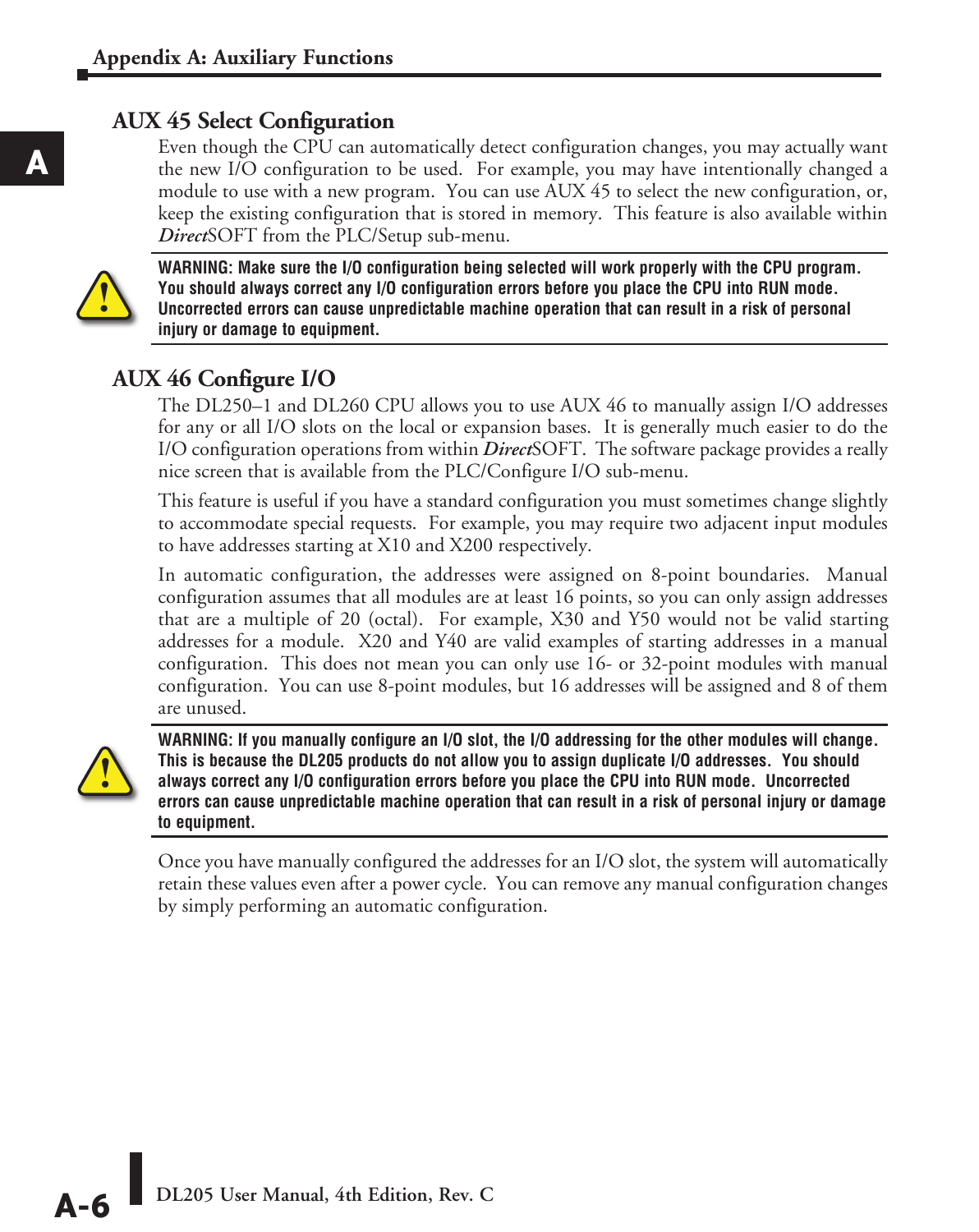# **AUX 5\* — CPU Configuration**

# **AUX 51-5C**

Several AUX functions are available to set up, view, or change the CPU configuration.

- AUX 51 Modify Program Name
- AUX 52 Display / Change Calendar
- AUX 53 Display Scan Time
- AUX 54 Initialize Scratchpad
- AUX 55 Set Watchdog Timer
- AUX 56 CPU Network Address
- AUX 57 Set Retentive Ranges
- AUX 58 Test Operations
- AUX 59 Bit Override
- AUX 5B Counter Interface Configuration
- AUX 5C Display Error / Message History

# **AUX 51 Modify Program Name**

The DL205 products can use a program name for the CPU program or a program stored on EEPROM in the Handheld Programmer. Note, you cannot have multiple programs stored on the EEPROM. The program name can be up to 8 characters in length and can use any of the available characters (A–Z, 0–9). AUX 51 allows you to enter a program name. You can also perform this operation from within *Direct*SOFT by using the PLC/Setup sub-menu. Once you've entered a program name, you can only clear the name by using AUX 54 to reset the system memory. Make sure you understand the possible ramifications of AUX 54 before you use it!

# **AUX 52 Display/Change Calendar**

The DL240, DL250–1, and the DL260 CPUs have a clock and calendar feature. If you are using this, you can use the Handheld Programmer and AUX 52 to set the time and date. The following format is used.

- Date Year, Month, Date, Day of week (0 6, Sunday through Saturday)
- Time 24-hour format, Hours, Minutes, Seconds

You can use the AUX function to change any component of the date or time. However, the CPU will not automatically correct any discrepancy between the date and the day of the week. For example, if you change the date to the 15th of the month and the 15th is on a Thursday, you will also have to change the day of the week (unless the CPU already shows the date as Thursday).

You can also perform this operation from within *Direct*SOFT by using the PLC/Setup submenu.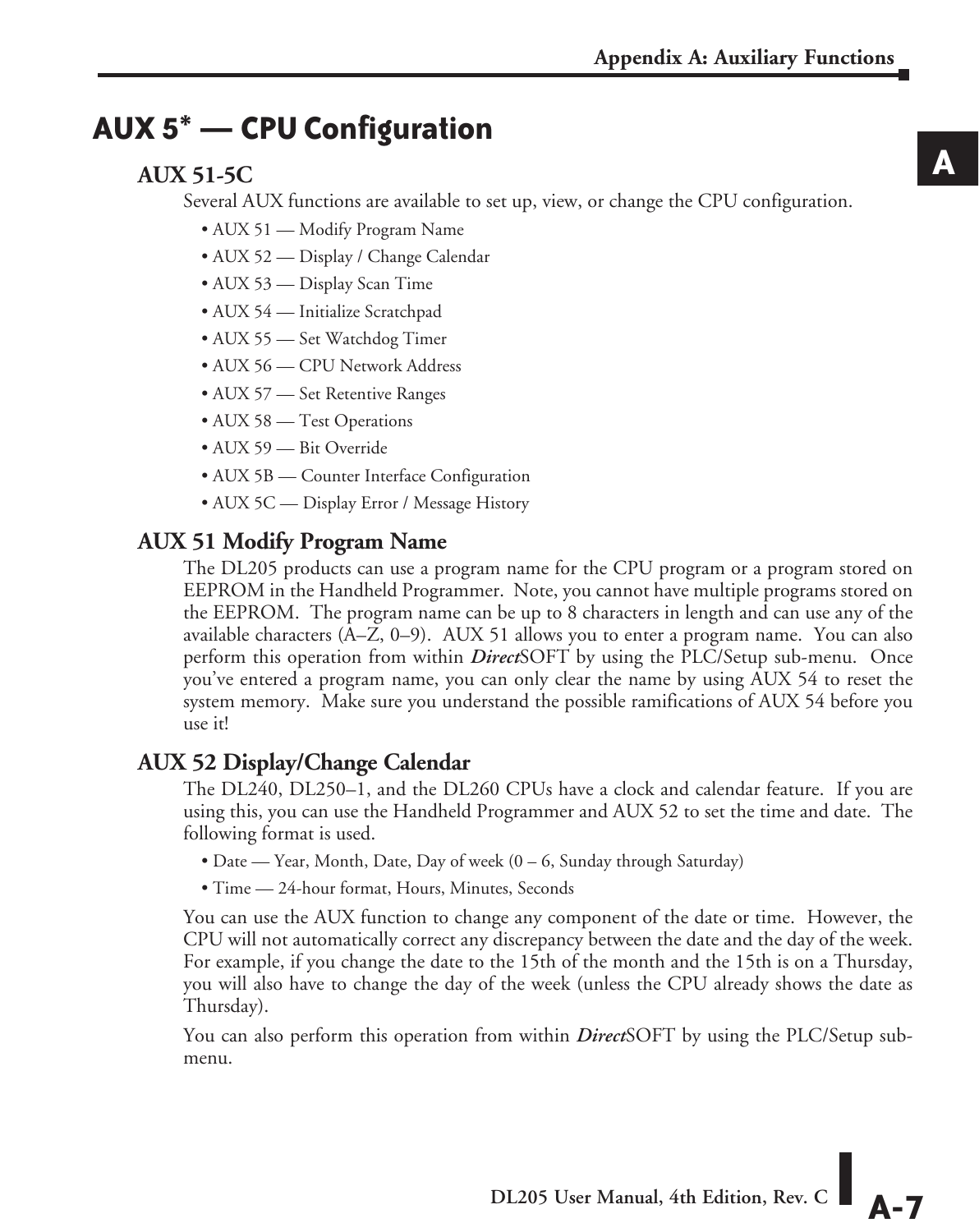### **AUX 53 Display Scan Time**

AUX 53 displays the current, minimum, and maximum scan times. The minimum and maximum times are the ones that have occurred since the last Program Mode to Run Mode transition. You can also perform this operation from within *Direct*SOFT by using the PLC/ Diagnostics sub-menu.

## **AUX 54 Initialize Scratchpad**

The DL205 CPUs maintain system parameters in a memory area often referred to as the "scratchpad." In some cases, you may make changes to the system setup that will be stored in system memory. For example, if you specify a range of Control Relays (CRs) as retentive, these changes are stored.



*NOTE: You may never have to use this feature unless you have made changes that affect system memory. Usually, you'll only need to initialize the system memory if you are changing programs and the old program required a special system setup. You can usually change from program to program without ever initializing system memory.*

AUX 54 resets the system memory to the default values. You can also perform this operation from within *Direct*SOFT by using the PLC/Setup sub-menu.

### **AUX 55 Set Watchdog Timer**

The DL205 CPUs have a "watchdog" timer that is used to monitor the scan time. The default value set from the factory is 200ms. If the scan time exceeds the watchdog time limit, the CPU automatically leaves RUN mode and enters PGM mode. When the scan overrun occurs, the Handheld Programmer displays the following message: E003 S/W TIMEOUT.

Use AUX 55 to increase or decrease the watchdog timer value. You can also perform this operation from within *Direct*SOFT by using the PLC/Setup sub-menu.

## **AUX 56 CPU Network Address**

Since the DL240, DL250–1 and DL260 CPUs have an additional communication port, you can use the Handheld Programmer to set the network address for the port and the port communication parameters. The default settings are:

- Station address 1
- HEX mode
- Odd parity

You can use this port with either the Handheld Programmer, *Direct*SOFT, or, as a *Direct*NET communication port. The *Direct*NET Manual provides additional information about communication settings required for network operation.



*NOTE: You will only need to use this procedure if you have the bottom port connected to a network. Otherwise, the default settings will work fine.*

Use AUX 56 to set the network address and communication parameters. You can also perform this operation from within *Direct*SOFT by using the PLC/Setup sub-menu.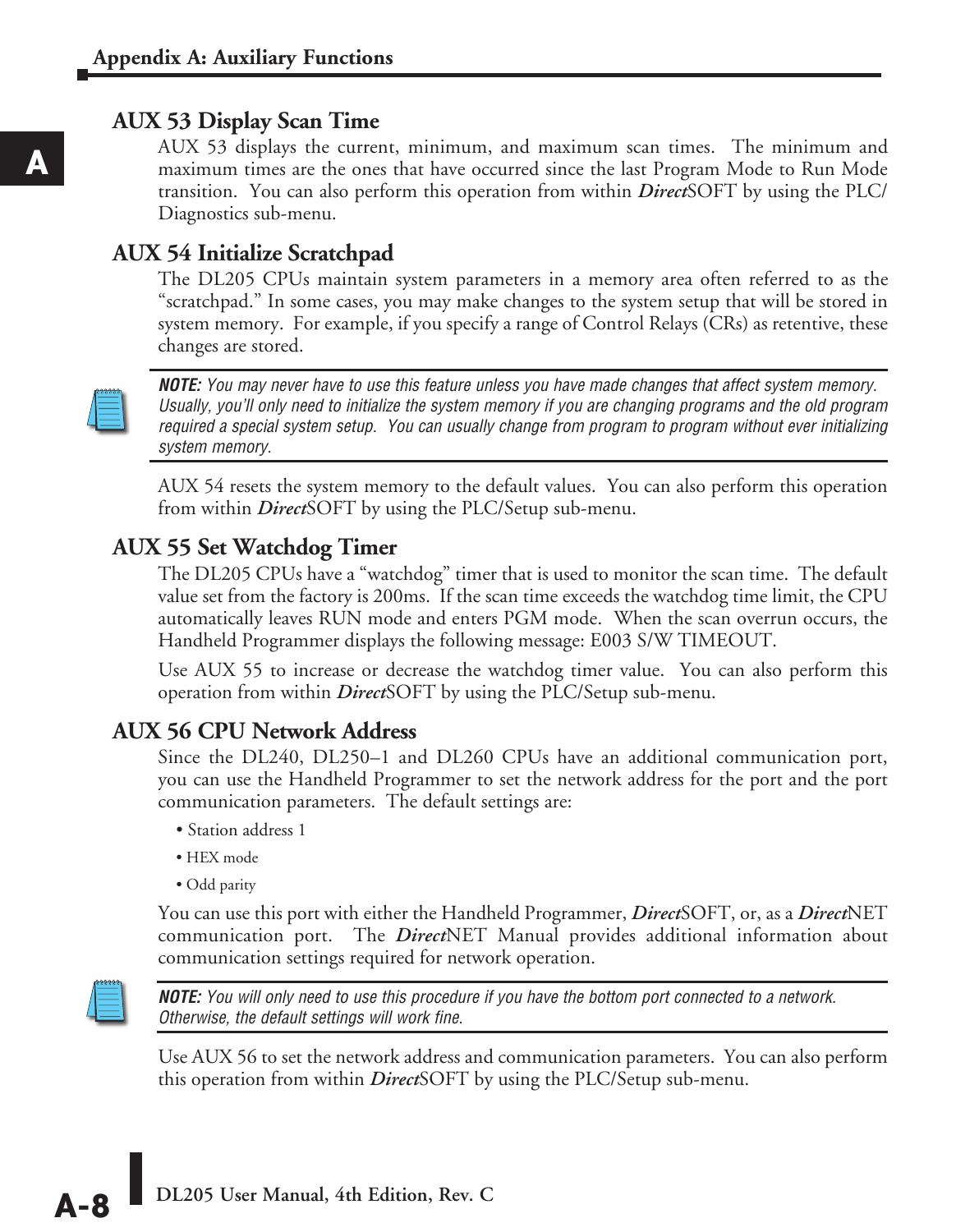## **AUX 57 Set Retentive Ranges**

**A** The DL205 CPUs provide certain ranges of retentive memory by default. The default ranges are suitable for many applications, but you can change them if your application requires additional retentive ranges or no retentive ranges at all. The default settings are:

| <b>Memory</b>                   | <b>DL230</b>            |                                  | <b>DL240</b>            |                           | <b>DL250-1</b>          |                           | <b>DL260</b>            |                           |
|---------------------------------|-------------------------|----------------------------------|-------------------------|---------------------------|-------------------------|---------------------------|-------------------------|---------------------------|
| <b>Area</b>                     | <b>Default</b><br>Range | <b>Available</b><br>Range        | <b>Default</b><br>Range | <b>Available</b><br>Range | <b>Default</b><br>Range | <b>Available</b><br>Range | <b>Default</b><br>Range | <b>Available</b><br>Range |
| <b>Control</b><br><b>Relays</b> | C300-C377               | C <sub>0</sub> -C <sub>377</sub> | C300-C377               | CO-C377                   | C1000-C1777 C0-C1777    |                           | C1000-C1777 C0-C3777    |                           |
| <b>V-Memory</b>                 | V2000-V7777 V0-V7777    |                                  | V2000-V7777 V0-V7777    |                           | V1400-V3777 V0-V17777   |                           | V1400-V3777 V0-V37777   |                           |
| <b>Timers</b>                   | None by<br>ldefault     | T0-T77                           | None by<br>default      | T0-T177                   | None by<br>ldefault     | T0-T377                   | None by<br>default      | T0-T377                   |
| <b>Counters</b>                 | CTO-CT77                | CTO-CT77                         | ICTO-CT177              | CT0-CT177                 | CTO-CT177               | CT0-CT177                 | CT0-CT177               | CT0-CT377                 |
| <b>Stages</b>                   | None by<br>ldefault     | S0-S377                          | None by<br>default      | S0-S777                   | None by<br>default      | S0-S1777                  | None by<br>default      | S0-S1777                  |

Use AUX 57 to change the retentive ranges. You can also perform this operation from within *Direct*SOFT by using the PLC/Setup sub-menu.



**WARNING: The DL205 CPUs do not come with a battery. The super capacitor will retain the values in the event of a power loss, but only up to 1 week. The retention time may be less in some conditions. If the retentive ranges are important for your application, make sure you obtain the optional battery.**

# **AUX 58 Test Operations**

In normal Run Mode, the outputs are turned off when you return to Program Mode. In TEST-RUN mode you can set each individual output to either turn off, or, hold its last output state on the transition to TEST-PGM mode. The ability to hold the output states is especially useful, since it allows you to maintain key system I/O points for examination. See Chapter 9 for a description of the Test Modes.

You can use AUX 58 to configure each individual output. You can also perform this operation from within *Direct*SOFT by using the PLC/Setup sub-menu.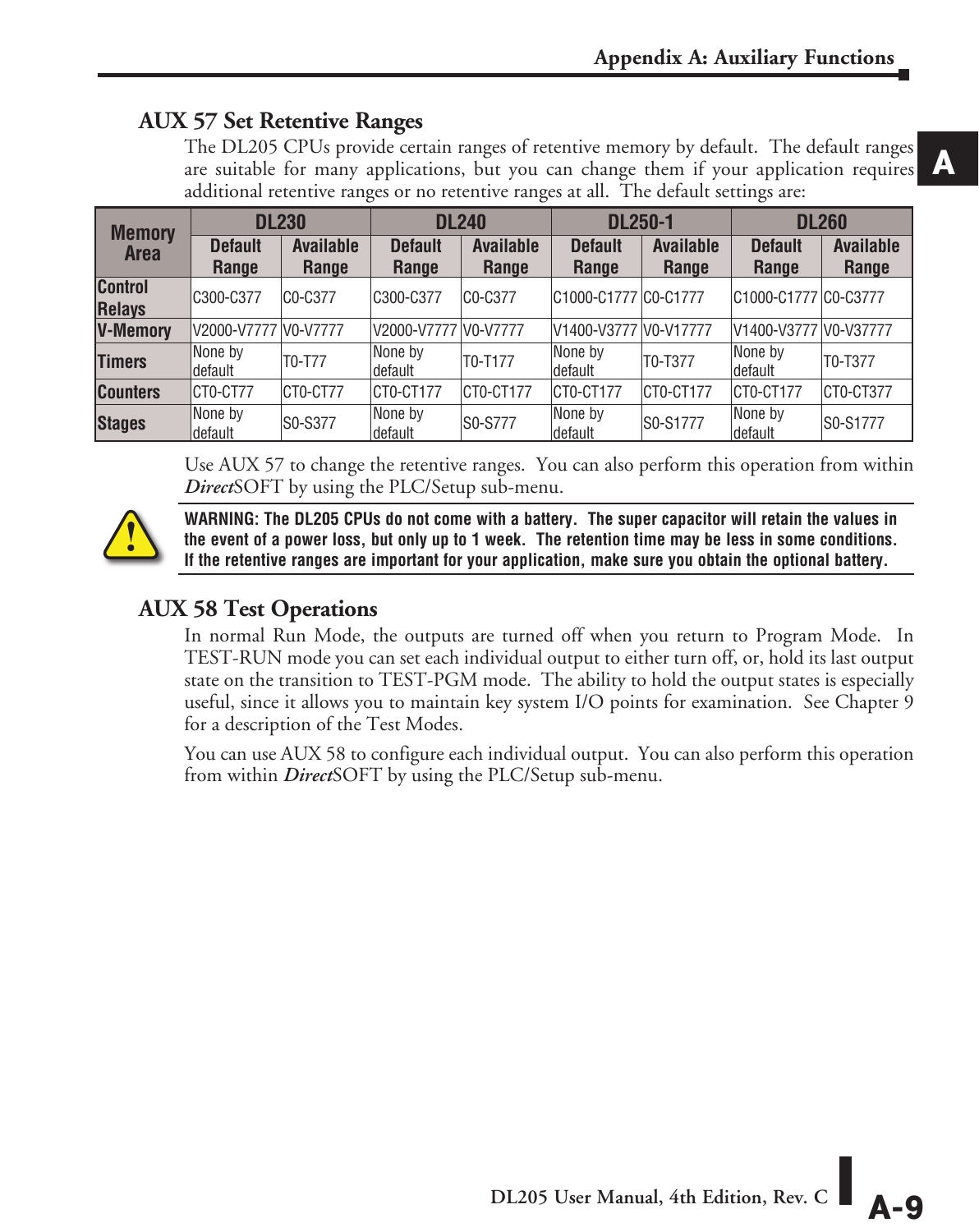#### **AUX 59 Bit Override**

Bit override can be enabled on a point-by-point basis by using AUX 59 from the Handheld Programmer or, by a menu option from within *Direct*SOFT. Bit override basically disables any changes to the discrete point by the CPU. For example, if you enable bit override for X1, and X1 is off at the time, then the CPU will not change the state of X1. This means that even if X1 comes on, the CPU will not acknowledge the change. So, if you used X1 in the program, it would always be evaluated as "off" in this case. Of course, if X1 was on when the bit override was enabled, then X1 would always be evaluated as "on."



*NOTE: Direct*Net *protocol does not support single-bit write operations.*

There is an advantage available when you use the bit override feature. The regular forcing is not disabled because the bit override is enabled. For example, if you enabled the Bit Override for Y0 and it was off at the time, then the CPU would not change the state of Y0. However, you can still use a programming device to change the status. Now, if you use the programming device to force Y0 on, it will remain on and the CPU will not change the state of Y0. If you then force Y0 off, the CPU will maintain Y0 as off. The CPU will never update the point with the results from the application program or from the I/O update until the bit override is removed from the point.

The following diagram shows a brief overview of the bit override feature. Notice the CPU does not update the Image Register when bit override is enabled.



#### **AUX 5B Counter Interface Configuration**

AUX 5B is used with the DL205 Counter Interface module D2-CTRINT to select the module configuration. You can choose the type of counter, set the counter parameters, etc. See the DL205 Counter Interface Module manual for a complete description of how to select the various counter features.

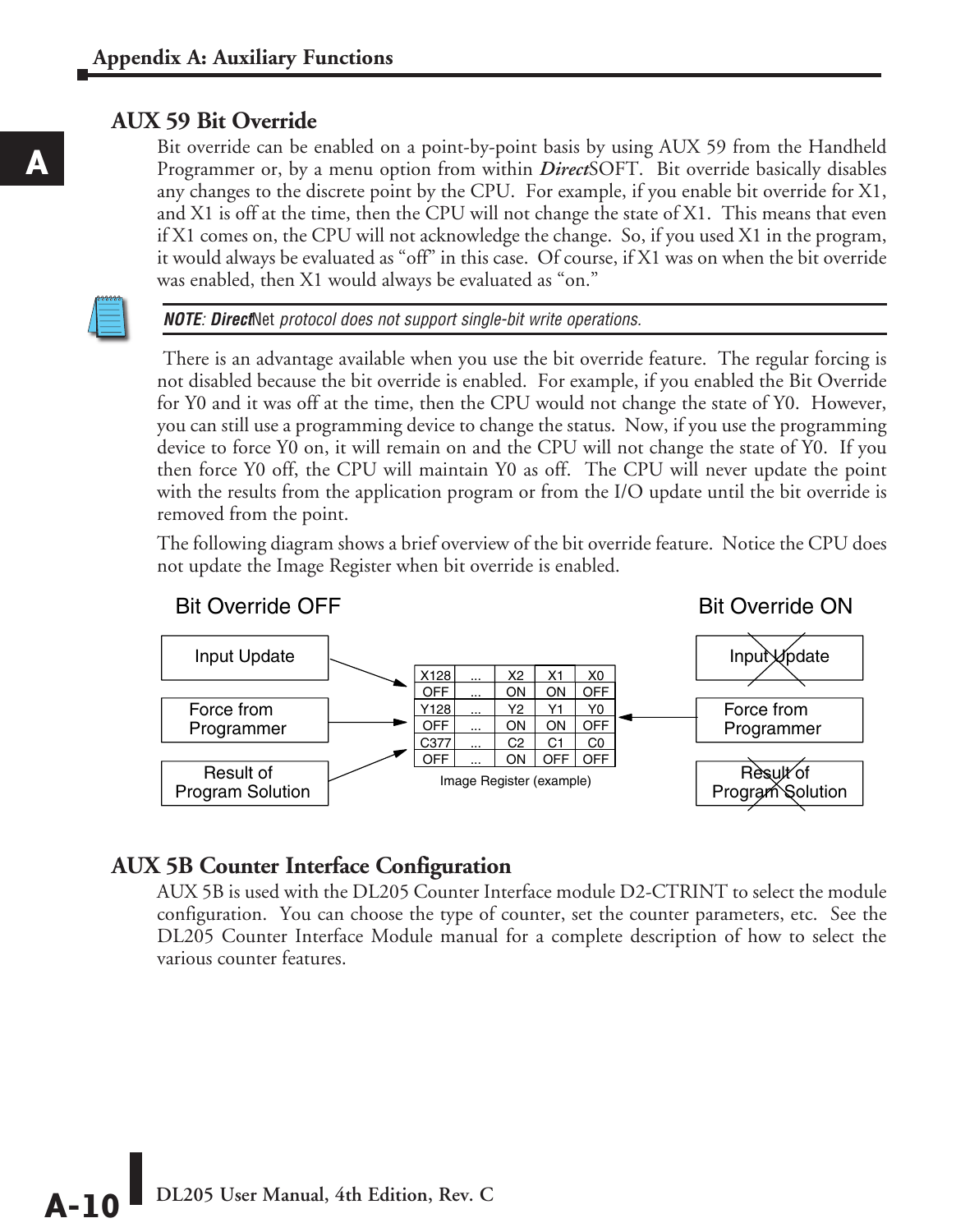## **AUX 5C Display Error History**

The DL240, DL250–1 and DL260 CPU will automatically log any system error codes and custom messages created with the FAULT instructions. The CPU logs the error code, date, and time the error occurred. There are two separate tables that store this information.

- Error Code Table the system logs up to 32 errors in the table. When an error occurs, the errors already on the table are pushed down and the most recent error is loaded into the top slot. If the table is full when an error occurs, the oldest error is pushed out (erased) of the table.
- Message Table the system logs up to 16 messages in this table. When a message is triggered, the messages already stored in the table are pushed down and the most recent message is loaded into the top slot. If the table is full when an error occurs, the oldest message is pushed out (erased) of the table.

| <b>Date</b> | Time         | <b>Message</b>       |
|-------------|--------------|----------------------|
| 2008-05-26  | 08:41:51:11  | Conveyor - 2 stopped |
| 2008-04-30  | 17:01:11:56  | Conveyor - 1 stopped |
| 2008-04-30  | 17:01:11:12  | l*Limit SW1 failed   |
| 2008-04-28  | 103:25:14:31 | l*Saw Jam Detect     |

The following is an example of an error table for messages.

You can use AUX Function 5C to show the error codes or messages. You can also view the errors and messages from within *Direct*SOFT by using the PLC/Diagnostics sub-menu.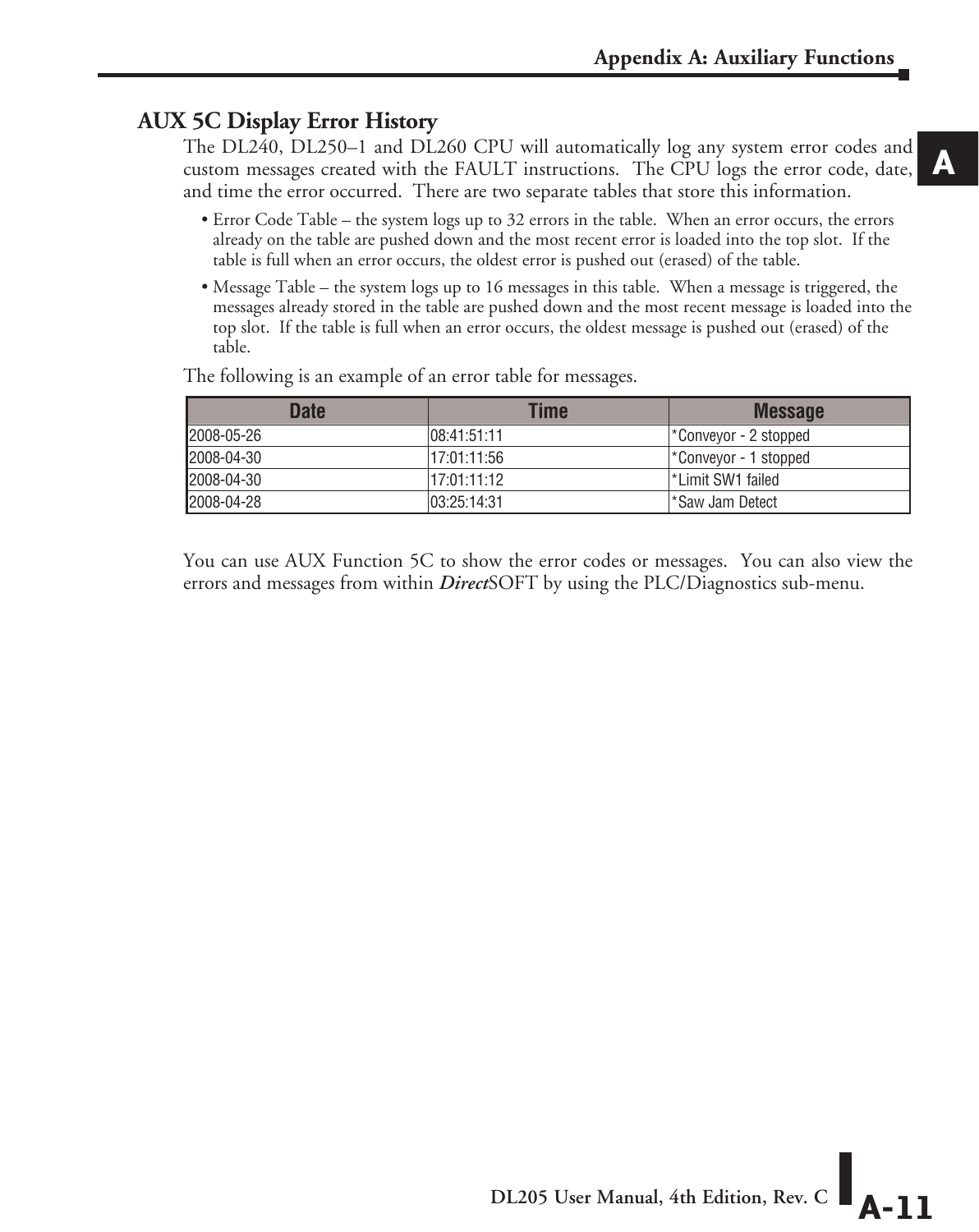# **AUX 6\* — Handheld Programmer Configuration**

### **AUX 61, 62 and 65**

**A**

Several AUX functions are available that you can use to set up, view, or change the Handheld Programmer configuration.

- AUX 61 Show Revision Numbers
- AUX 62 Beeper On/Off
- AUX 65 Run Self Diagnostics

#### **AUX 61 Show Revision Numbers**

As with most industrial control products, there are cases when additional features and enhancements are made. Sometimes these new features only work with certain releases of firmware. By using AUX 61, you can quickly view the CPU and Handheld Programmer firmware revision numbers. This information (for the CPU) is also available from within *Direct*SOFT from the PLC/Diagnostics sub-menu.

#### **AUX 62 Beeper On/Off**

The Handheld Programmer has a beeper that provides confirmation of keystrokes. You can use Auxiliary (AUX) Function 62 to turn off the beeper.

#### **AUX 65 Run Self Diagnostics**

If you think the Handheld Programmer is not operating correctly, you can use AUX 65 to run a self-diagnostics program. You can check the following items.

- Keypad
- Display
- LEDs and Backlight
- Handheld Programmer EEPROM check

# **AUX 7\* - EEPROM Operations**

#### **AUX 71 - 76**

Several AUX functions are available to move programs between the CPU memory and an optional EEPROM installed in the Handheld Programmer.

- AUX 71 Read from CPU memory to HPP EEPROM
- AUX 72 Write HPP EEPROM to CPU
- AUX 73 Compare CPU to HPP EEPROM
- AUX 74 Blank Check (HPP EEPROM)
- AUX 75 Erase HPP EEPROM
- AUX 76 Show EEPROM Type (CPU and HPP)

**A-12** DL205 User Manual, 4th Edition, Rev. C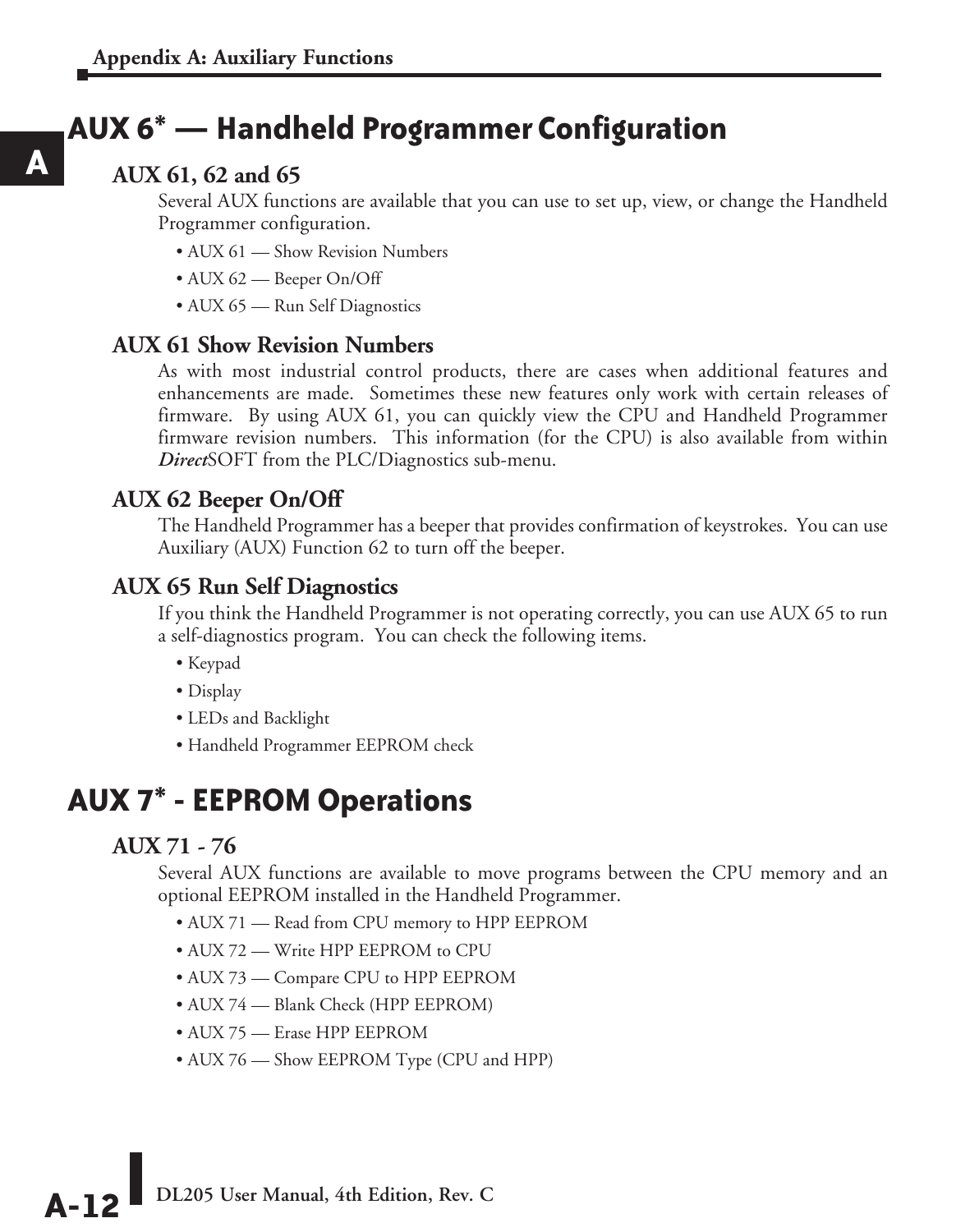#### **Transferrable Memory Areas**

Many of these AUX functions allow you to copy different areas of memory to and from the CPU and Handheld Programmer. The following table shows the areas that may be mentioned.

| <b>Option and Memory Type</b>                            | <b>DL240 Default Range</b>              | <b>DL230 Default Range</b> |  |  |
|----------------------------------------------------------|-----------------------------------------|----------------------------|--|--|
| $1:PGM \rightarrow Program$                              | \$00000 - \$02559                       | \$00000 - \$02047          |  |  |
| $2:V \rightarrow V$ -memory                              | \$00000 - \$4777                        | \$00000 - \$04777          |  |  |
| $3:SYS \rightarrow System$                               | Non-selectable copies system parameters |                            |  |  |
| 4:etc (All)—Program, System and<br>non-volatile V-memory | Non-selectable                          | Non-selectable             |  |  |

#### **AUX 71 CPU to HPP EEPROM**

AUX 71 copies information from the CPU memory to an EEPROM installed in the Handheld Programmer. You can copy different types of information from CPU memory as shown in the previous table.

#### **AUX 72 HPP EEPROM to CPU**

AUX 72 copies information from an EEPROM installed in the Handheld Programmer to the CPU. You can copy different portions of EEPROM (HP) memory to the CPU memory as shown in the previous table. The amount of data you can copy depends on the CPU.

#### **AUX 73 Compare HPP EEPROM to CPU**

AUX 73 compares the program in the Handheld Programmer (EEPROM) with the CPU program. You can compare different types of information as shown previously. There is also an option called "etc." that allows you to check all of the areas sequentially without re-executing the AUX function every time.

#### **AUX 74 HPP EEPROM Blank Check**

AUX 74 allows you to check the EEPROM in the Handheld Programmer to make sure it is blank. It's a good idea to use this function any time you start to copy an entire program to an EEPROM in the Handheld Programmer.

#### **AUX 75 Erase HPP EEPROM**

AUX 75 allows you to clear all data in the EEPROM in the Handheld Programmer. You should use this AUX function before you copy a program from the CPU.

#### **AUX 76 Show EEPROM Type**

You can use AUX 76 to quickly determine what size EEPROM is installed in the CPU and Handheld Programmer. The DL230 and DL240 use different size EEPROMs. See Chapter 3 for additional information.

**DL205 User Manual, 4th Edition, Rev. C**